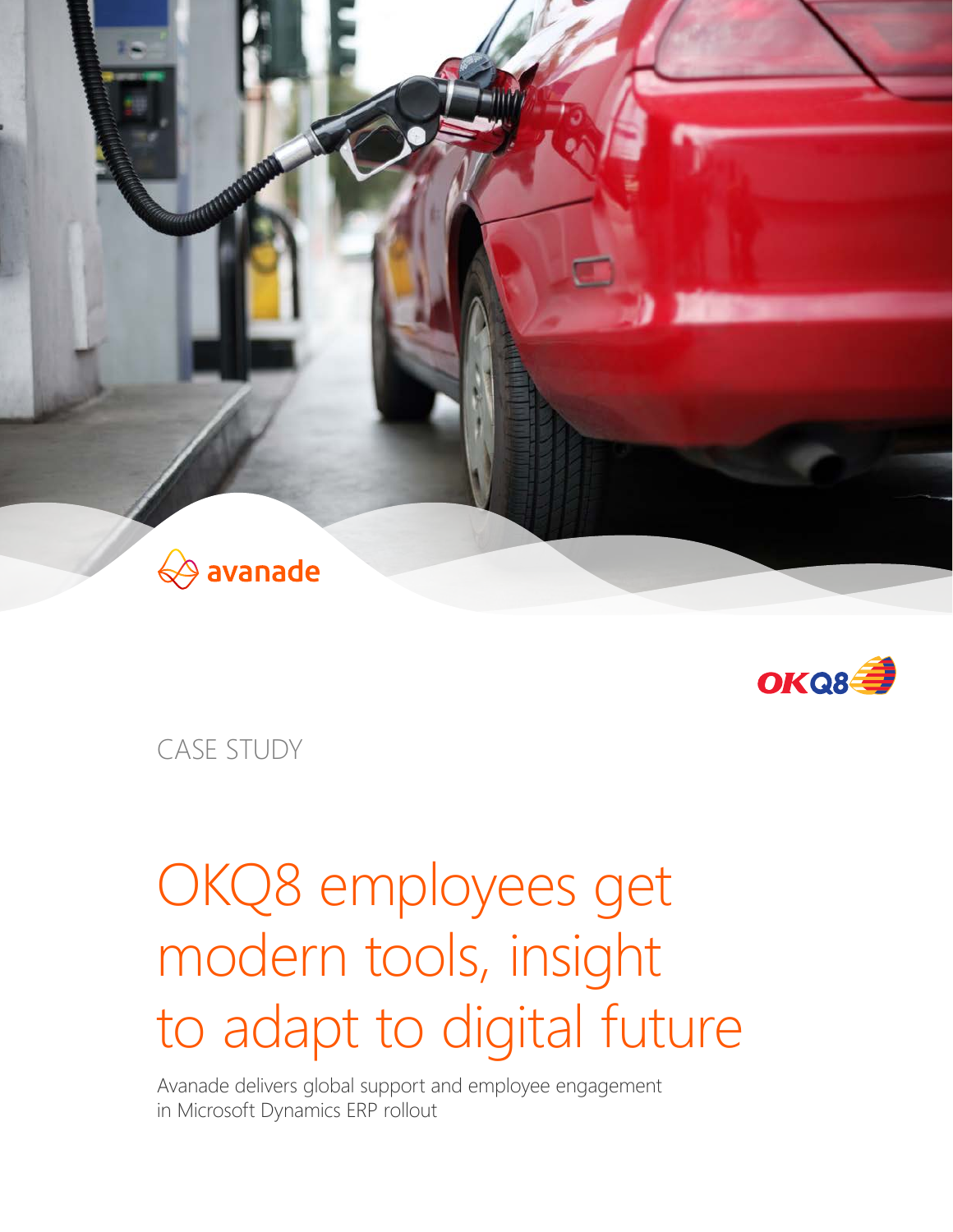CASE STUDY OKQ8 employees get modern tools, insight to adapt to digital future

## **Overview**

OKQ8 Scandinavia is one of Sweden's largest fuel companies, operating stations on its own and through franchises. OKQ8 had multiple disparate business systems across Denmark and Sweden. The company decided to introduce a unified business system and to create a platform to standardize business processes. Avanade implemented a company-wide rollout of ERP on Microsoft Dynamics at all of OKQ8's 550 stations.

## **Business Situation** Wanting to adapt with a unified business platform

As OKQ8 was straddling multiple, disparate business systems, it wanted to create a unified enterprise resource planning (ERP) platform for all of its Scandinavian business, enabling IT to add on services, speed operations and adapt to an ever-changing digital future.

The company introduced a process-driven way of working, to more efficiently handle the extensive range of goods at multiple stations spread across different markets and make the most of the technology shift. As Maja Robertsson, OKQ8 Skandinavia's director of logistics and IT put it, a new ERP represented an opportunity for the company to embrace this new operational approach.

"It was important for us to update our systems, and we needed a partner who understood and could handle the extent of our digital transformation," Robertsson said. "For us, it was a learning experience at all levels of the company to grow and find out what it really meant to be process-oriented."

## **Solution** Holistic, user-centric strategies drive adoption

Avanade was selected for our expertise in Microsoft technology and our wide experience implementing similar projects for other leading companies.

The project began with an end-to-end process mapping that took a holistic approach and created a jointly documented and detailed working method for each unique process in the extensive business. Avanade was the driving force and established the agenda for the best execution of the various parts of the project and to meet the requirements of the business.

To make the process mapping stage relevant, Avanade conducted several workshops with different parts of OKQ8's operations. The aim was to change as little of the technical systems as possible in order to be cost effective. At the same time, Avanade's team listened to OKQ8's employees to ensure their demands and requests for functionality and ease of use were met.

*"It has been a successful change management process where every employee in different stores in the Nordic region can now work in a more modern and structured way," said Åsa Arvidsson, CEO Avanade Sweden. "Being able to work side by side with employees at all levels of the business as a business partner to OKQ8 has been crucial to finding the right solution."*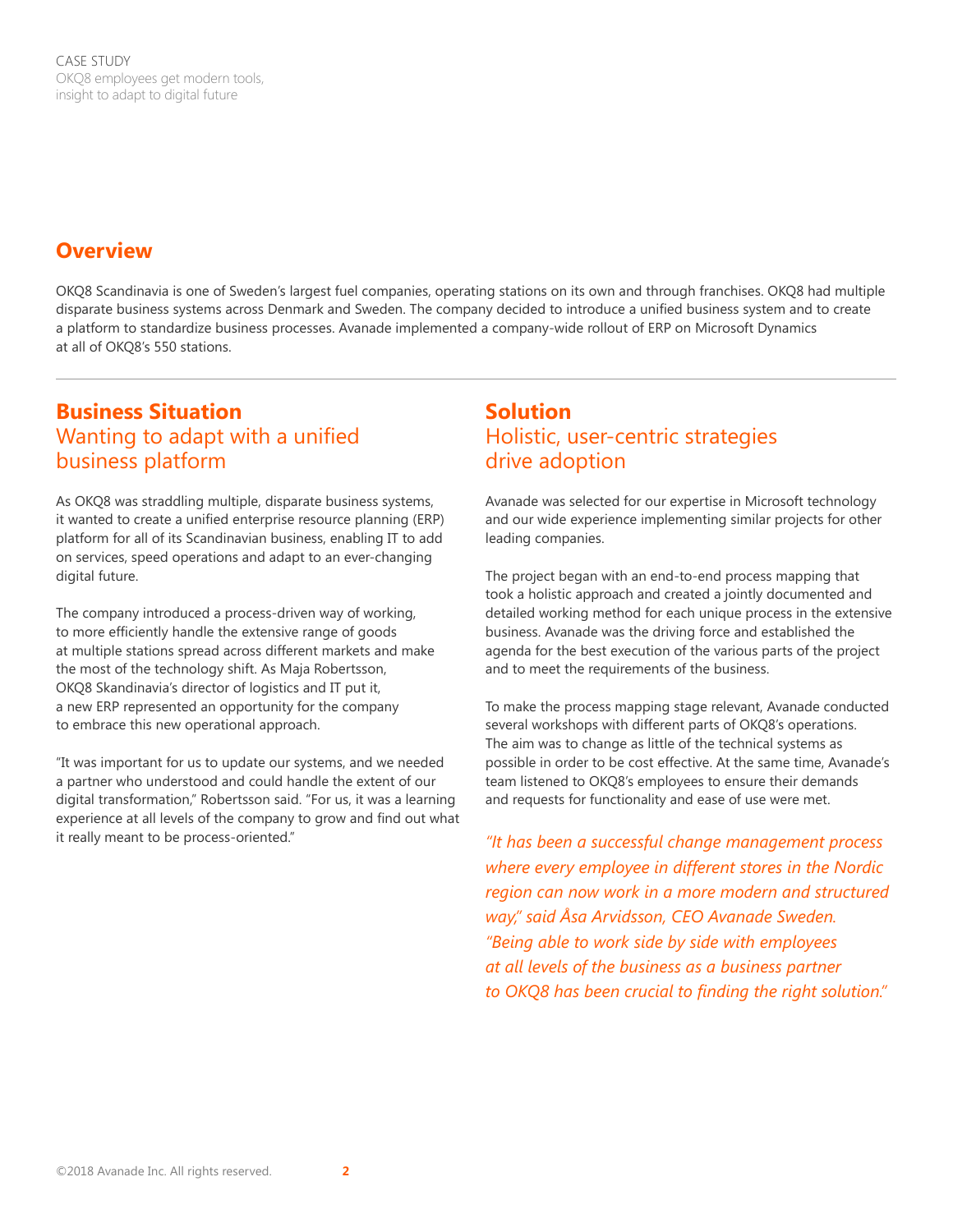According to Robertsson, this extensive, user-centric approach paid off in time. "It took a while before the work on change management was embraced by leadership and the rest of the organization could absorb the new process-controlled way of working. But we have received very good response from our employees, both within the stations and the central administrative functions," said Robertsson.

### **Avanade's local touch and global reach were crucial**

The implementation phase consisted of planning, analysis, design, development and testing. The work was carried out by a large global team from Denmark, Sweden and India. Avanade's local presence with a global reach played a major role in the success of this project, according to Kristin Bergman, senior IT project manager at OKQ8.

## **Unified team key to successful implementation**

The success of the project was based on the seamless collaboration between OKQ8, Avanade and other suppliers. There was no "us and them" feelings; all parties worked together as a team to achieve a common goal.

Arvidsson explained that "OKQ8's high ambitions to carry out such a comprehensive digital change journey meant we had to create a one team mentality."

The OKQ8 director of logistics agrees. "We have really gone through this change trip together as a team. There have been many different project streams, yet there was consistently a one team approach. It was an important part of the project's success," said Robertsson.

*"Avanade's ability to support best practices through all phases of the project along with its ability to gather the right skills from different parts of the world, such as ERP set-up and process management, has been very valuable to us," said Bergman.*